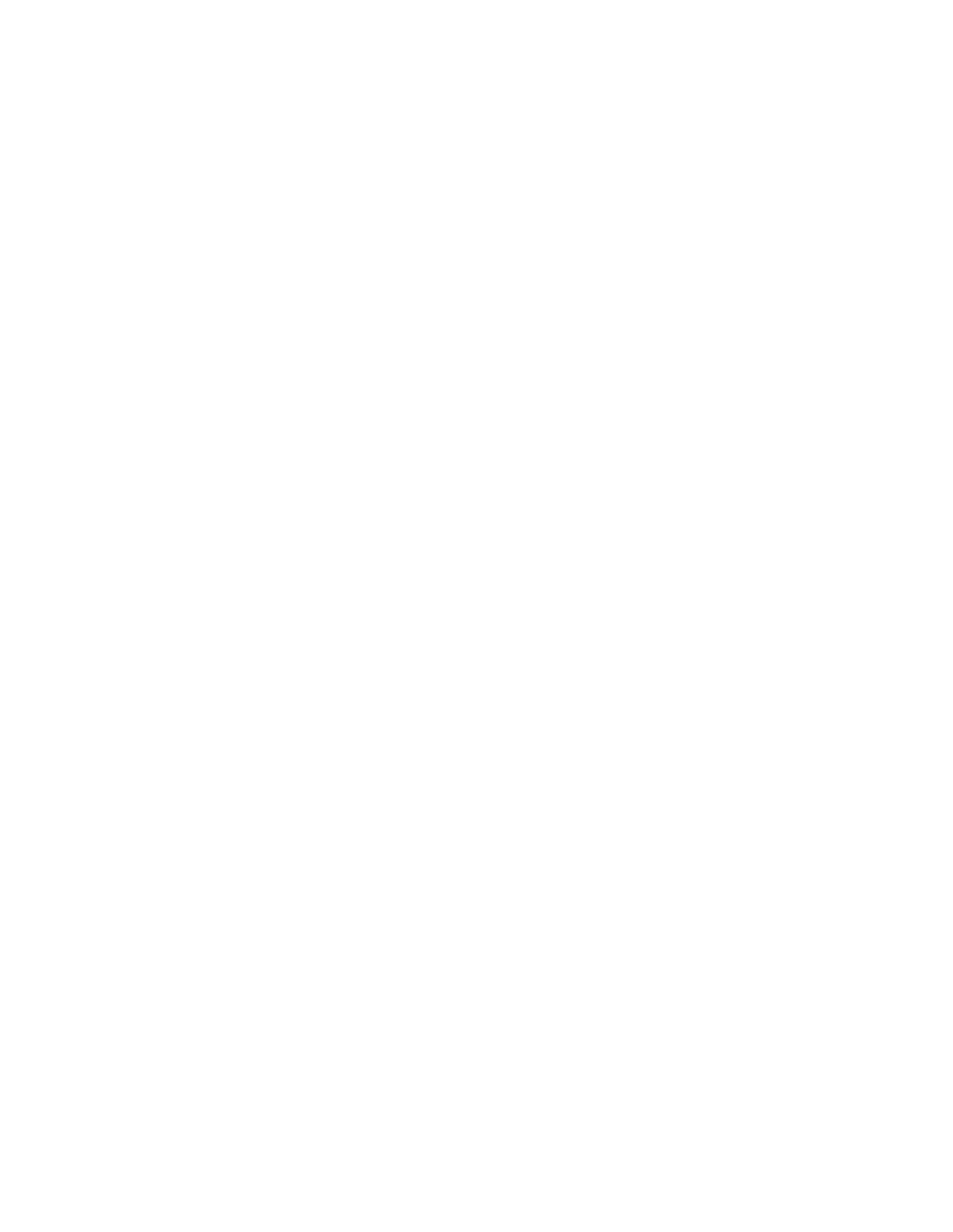EHRLICHMAN: I am. I, I...

PRESIDENT: What are you going to say to him?

EHRLICHMAN: Well, I'm gonna try and get him, I'm gonna try and get him around a bit, it's going to be delicate.

PRESIDENT: Get him around in what way?

EHRLICHMAN: Well to uh, to uh, get off this uh, passing the buck business. It's...

PRESIDENT: ...John, that's...

EHRLICHMAN: ...It's a little touchy and I don't...

PRESIDENT: John, that's...

EHRLICHMAN: ...and I don't know how far I can go.

PRESIDENT: ...not going to, uh, that's not going to help you. Look, he's gotta look down the road to, to one point, that, uh, there's only one man that could restore him to the ability to practice law in the case things still go wrong.

EHRLICHMAN: Um hum. Um hum.

PRESIDENT: Now that uh, uh, he's got to have that in the back of his mind.

EHRLICHMAN: Um hum.

PRESIDENT: And he's got to know that'll happen. You know, I don't, you don't tell him

EHRLICHMAN: Um hum.

PRESIDENT: but you know and I know that

EHRLICHMAN: Yeah.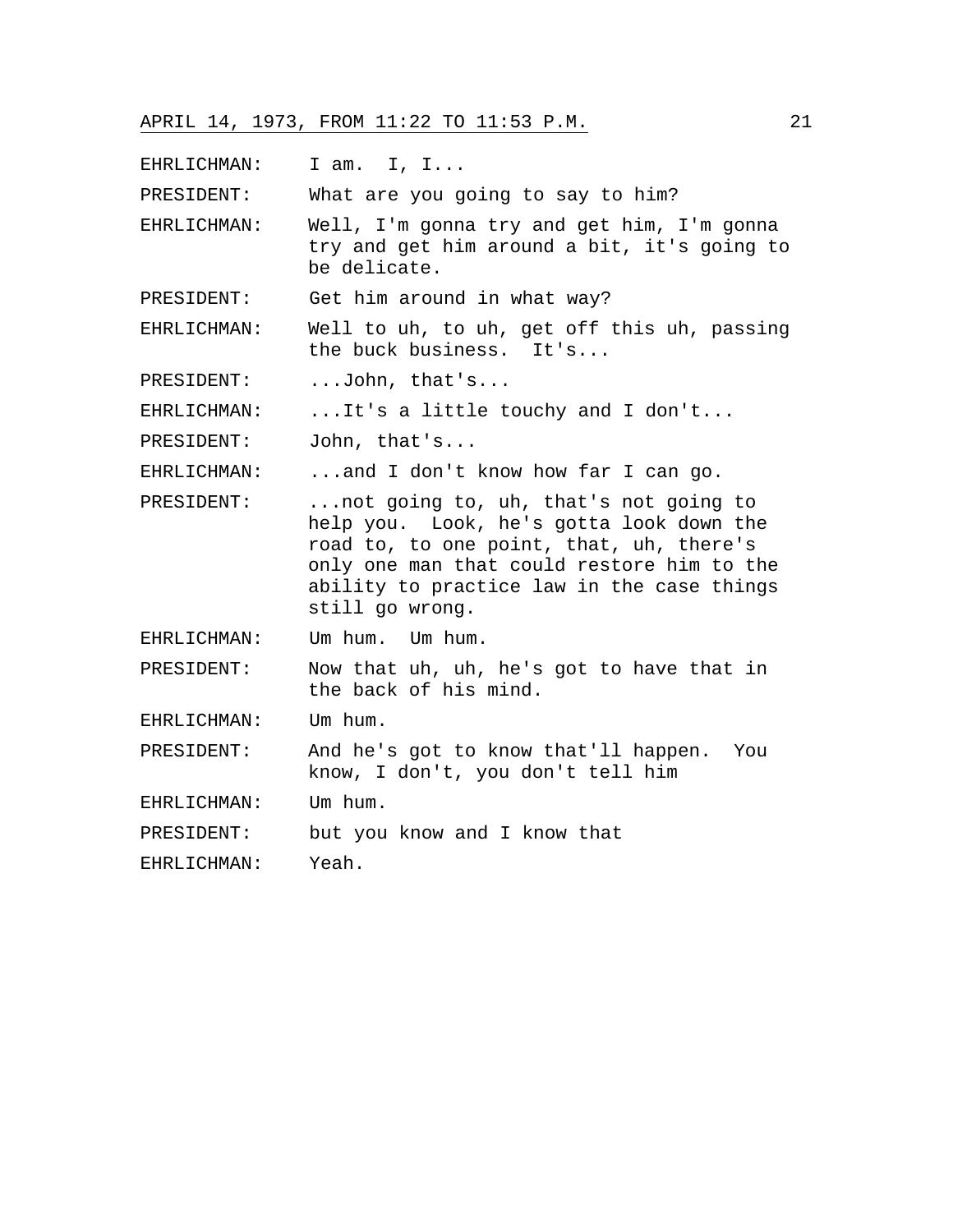PRESIDENT: with him and Mitchell, there isn't gonna be a God damn question. Because we got a bum rap. God damn it if Lipschitz gets off with a...

EHRLICHMAN: Yeah.

PRESIDENT: ... with copping a plea...

EHRLICHMAN: (Laughs)

PRESIDENT: ...and, and, and getting a suspended sentence, what in the name of Christ is this all about. well" what it involves, of course, we have to be fair, it involves, uh, the highest...

EHRLICHMAN: The king of the mountain...

PRESIDENT: The king of the mountain...

EHRLICHMAN: Yeah.

PRESIDENT: ...the, uh, trying to keep, uh, suppress the facts and so forth. I do, and I think you thought I was sort of, sort of being facetious about saying get everybody, all these people and this includes LaRue, and Mardian and of course uh, of course Kalmbach. Uh, they've gotta have it and Dean too. They've gotta have a straight damn line that, of course we raised money. Be very honest about it. But, uh, we raised money for a purpose that we thought was perfectly proper.

EHRLICHMAN: Um hum. Uh hum.

PRESIDENT: But we didn't want to shut 'em up. These men were guilty.

EHRLICHMAN: Yeah.

PRESIDENT: Right?

EHRLICHMAN: Right.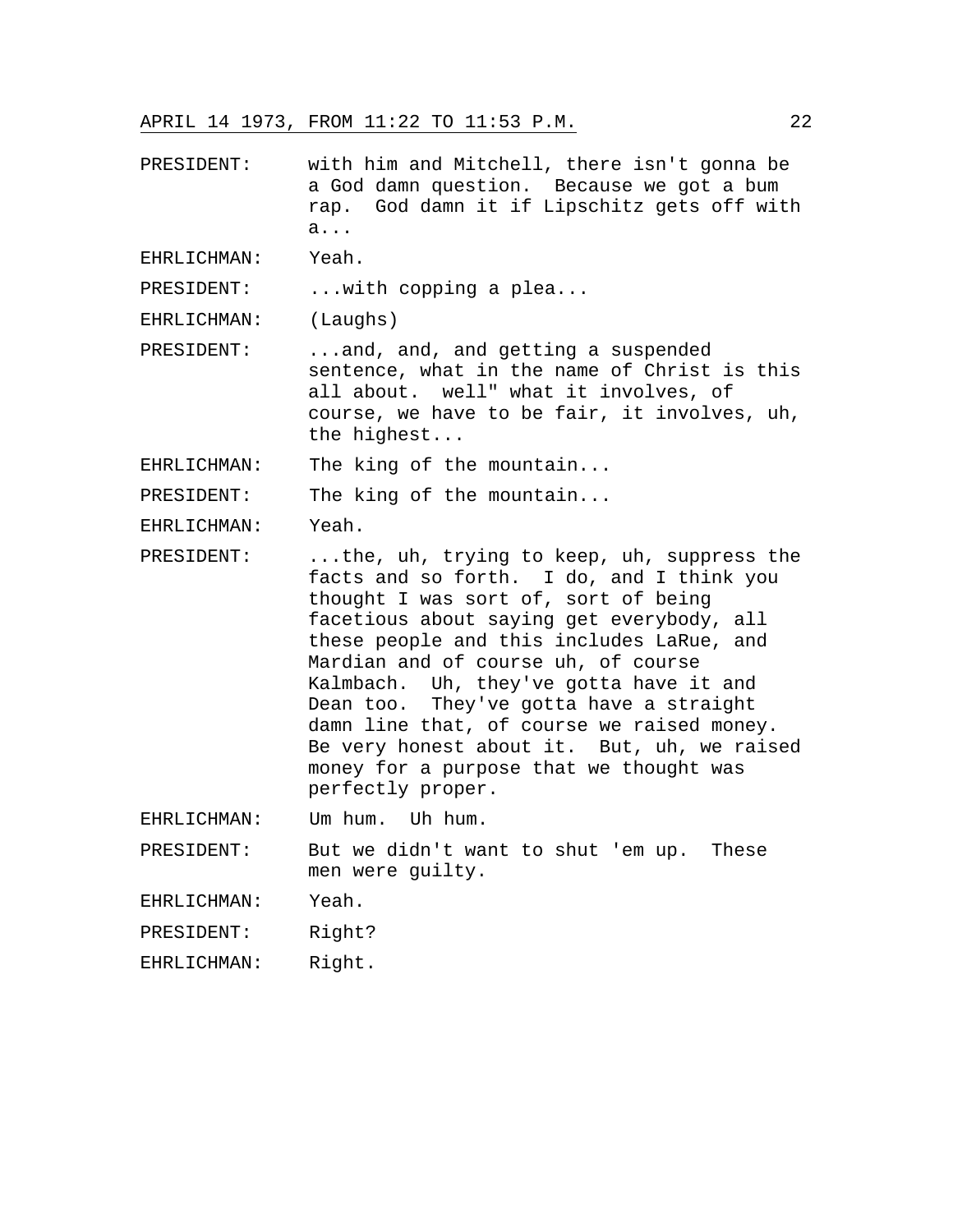PRESIDENT: And uh, they are, we weren't trying to shut them up, we just didn't, we didn't want 'em to talk to the press.

EHRLICHMAN: Yeah, yeah.

- PRESIDENT: That's perfectly legitimate, isn't it? Or is it? Legitimate not to want them to talk to the press.
- EHRLICHMAN: I think it is. I uh, I, I don't have a perfect understanding of the, of the law on that and I...

PRESIDENT: You'd say that old Dick was really shaken?

EHRLICHMAN: Yeah.

PRESIDENT: Yeah.

EHRLICHMAN: He really was.

- PRESIDENT: God damn it. I, I told him once, I said, "Dick, I said, the real target here is Mitchell." He said, "Oh no, it can't be." You know, now, he's sort of got the idea, I think, that probably it's Haldeman or Colson.
- EHRLICHMAN: Well, he uh, he, I'm sure he's going to call me first thing in the morning.
- PRESIDENT: Yeah. But with him I would be very tough, I'd say, "Dick, uh, let's not crap around, I mean, they're after Mitchell and they're going to get him, at the present time. At least that's what our evidence, that's what, what our information...

EHRLICHMAN: Um hum.

PRESIDENT: "...indicates

EHRLICHMAN: Um hum.

PRESIDENT: ...and so here's where we go."

EHRLICHMAN: And he's probably doing a little checking with his U.S. Attorney tonight.

PRESIDENT: He'd do that?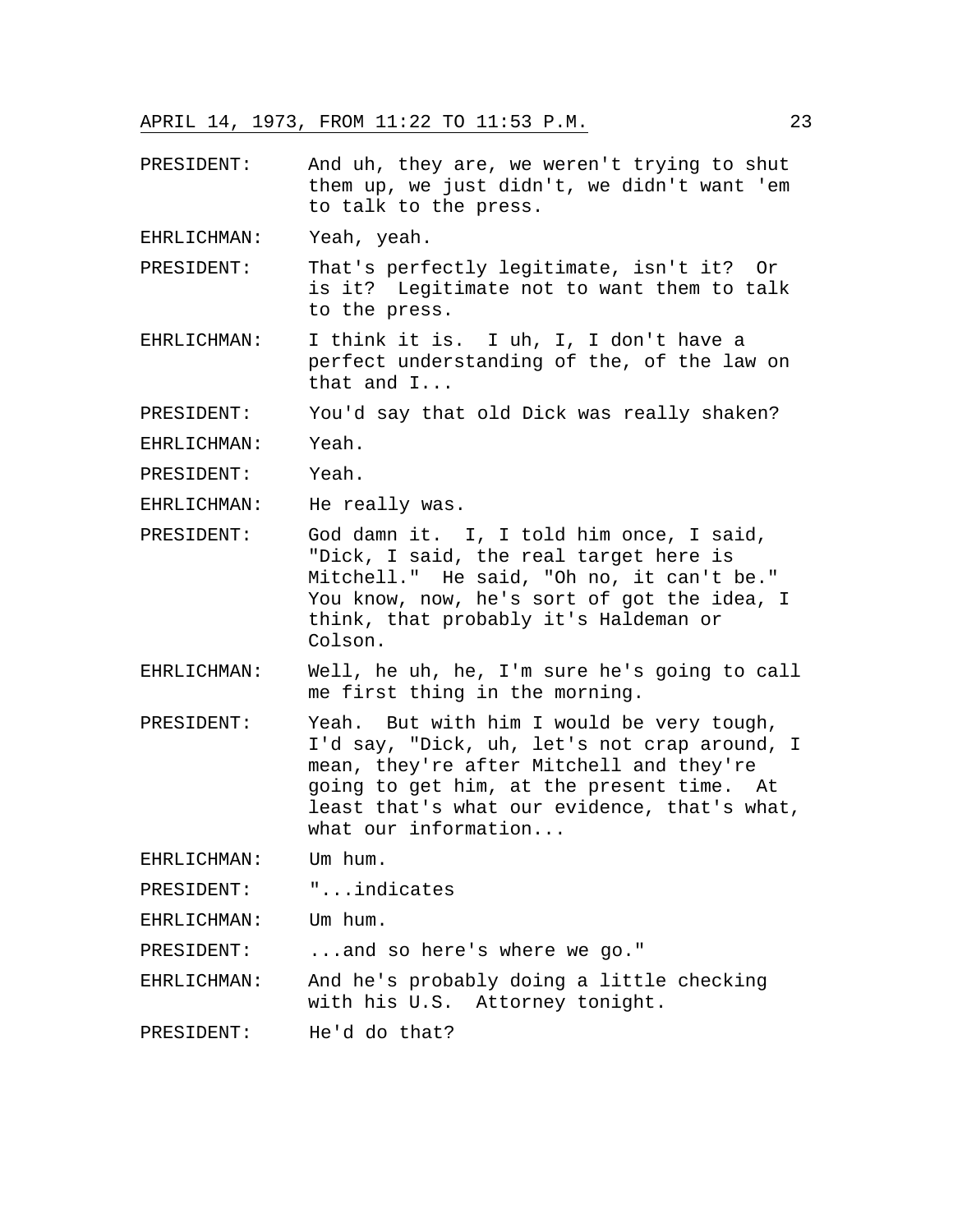- EHRLICHMAN: Oh sure, sure. He has to make the ultimate prosecutive decision or else he has to del, delegate it to somebody. So he's entitled to know-
- PRESIDENT: Your point is that he would delegate to the Dean. I think the Dean is the best one to delegate it to.

EHRLICHMAN: Yeah, I do too.

- PRESIDENT: Rather than you know, rather than, John, the suggestion that well you resign and then we'll put another Attorney General. That would be a,...
- EHRLICHMAN: Um hum.
- PRESIDENT: ...that would be a hell of an admission that Christ, that we thought...
- EHRLICHMAN: He, he isn't gonna want to do that would be my guess. He isn't gonna want to resign at this point.
- PRESIDENT: He shouldn't, uh, you know, when I come to think about it. I think that he should for other reasons. But uh, Jesus, if we could get the Ellsberg case over, I'd just like to get that FBI guy.
- EHRLICHMAN: Um hum, uh hum.
- PRESIDENT: Is there any way at all that you can? You're going to talk to Ziegler-that you can get out the fact that you, you have conducted a thorough investigation?

EHRLICHMAN: We'll work on that. I think there is.

PRESIDENT: I think we have to get that out...

EHRLICHMAN: Right.

PRESIDENT: ...don't you?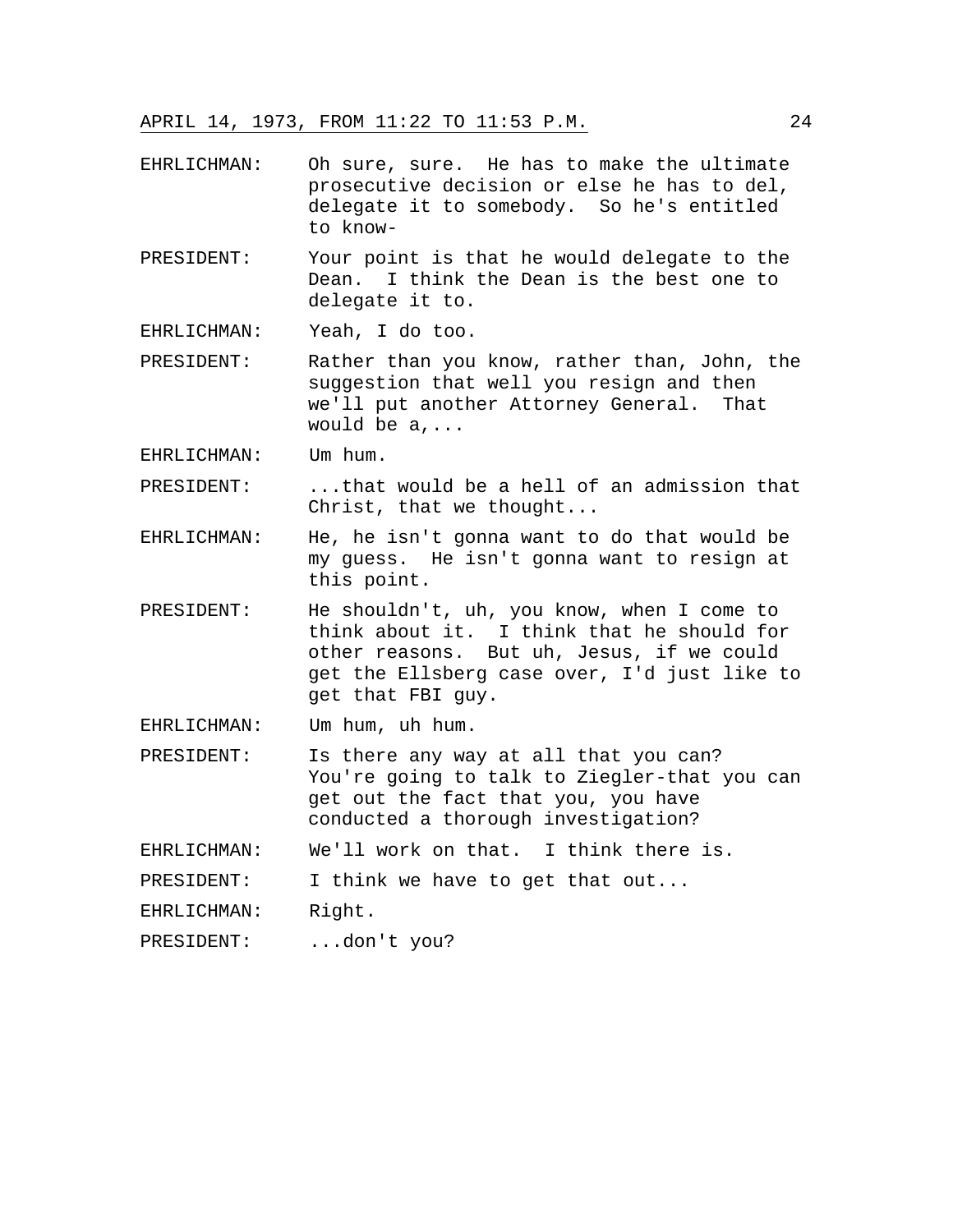EHRLICHMAN: I think so.

PRESIDENT: The President is calling the signals.

- EHRLICHMAN: I, I suspect that somebody's going to put it together. I, my, hunch is the New York Times will. They're going to put together, you see, they have the story that Colson was in yesterday.
- PRESIDENT: And they know that Mitchell was in.
- EHRLICHMAN: And, of course, the, all the wires have that Mitchell was in today.
- PRESIDENT: They have? Um hum.
- EHRLICHMAN: So, uh, somebody's going to start stringing all this together.
- PRESIDENT: And so what would happen? You'd have Ziegler or yourself go out and say, "Yes, I have seen them." Or you, haven't thought that through.
- EHRLICHMAN: Well, I think I'd, I wouldn't have to say I'd seen them. I could a, we could a, say that uh we, we've had a job of work going on for several weeks .
- PRESIDENT: But you can say that the President, because of the charges that have been made, wanted an independent investigation made. And he ordered, directed you to make it.

EHRLICHMAN: Um hum.

PRESIDENT: You've made an independent investigation of the situation, because the President wants, if there's anybody is, who is guilty in this thing, he said, uh, he must through the Judicial processes be brought to, brought to the bar. Is that what you'd say?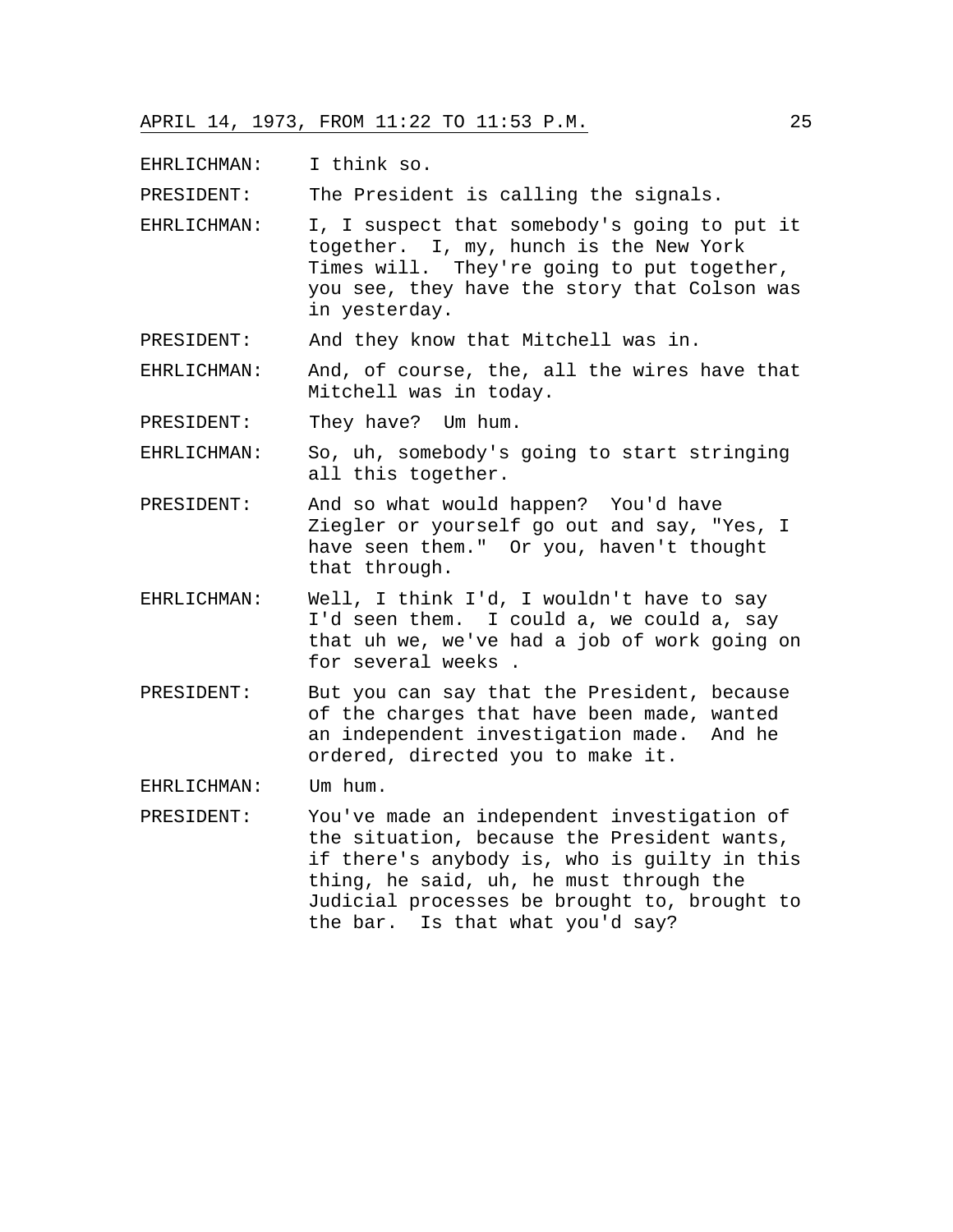EHRLICHMAN: Yep. Well, or, or simply to aid you in uh, in uh, analyzing the steps that ought to be taken here. You're, you're being asked to do a lot...

PRESIDENT: You could say the President...

EHRLICHMAN: ...of quite extraordinary things.

PRESIDENT: You could say, "The President, President wants this matter cleaned up, once and for all."

EHRLICHMAN: Right.

PRESIDENT: It's been hanging around and yacked about and innocent people have been hurt in the process...

EHRLICHMAN: Right.

PRESIDENT: ...and charges are being throwing around now we've got a Judicial process and we want this thing...

EHRLICHMAN: Beyond that...

PRESIDENT: ...finished.

EHRLICHMAN: ...beyond that you've had all kinds of Senators and Congressmen calling for the appointment of uh,...

PRESIDENT: Yeah.

EHRLICHMAN: ...of uh, special commissions and all that kind of thing...

PRESIDENT: So you're it.

EHRLICHMAN: ...for, for, uh' you uh, to come to any sort of a judgment on those kinds of proposals you have to, have a pretty clear understanding of the facts.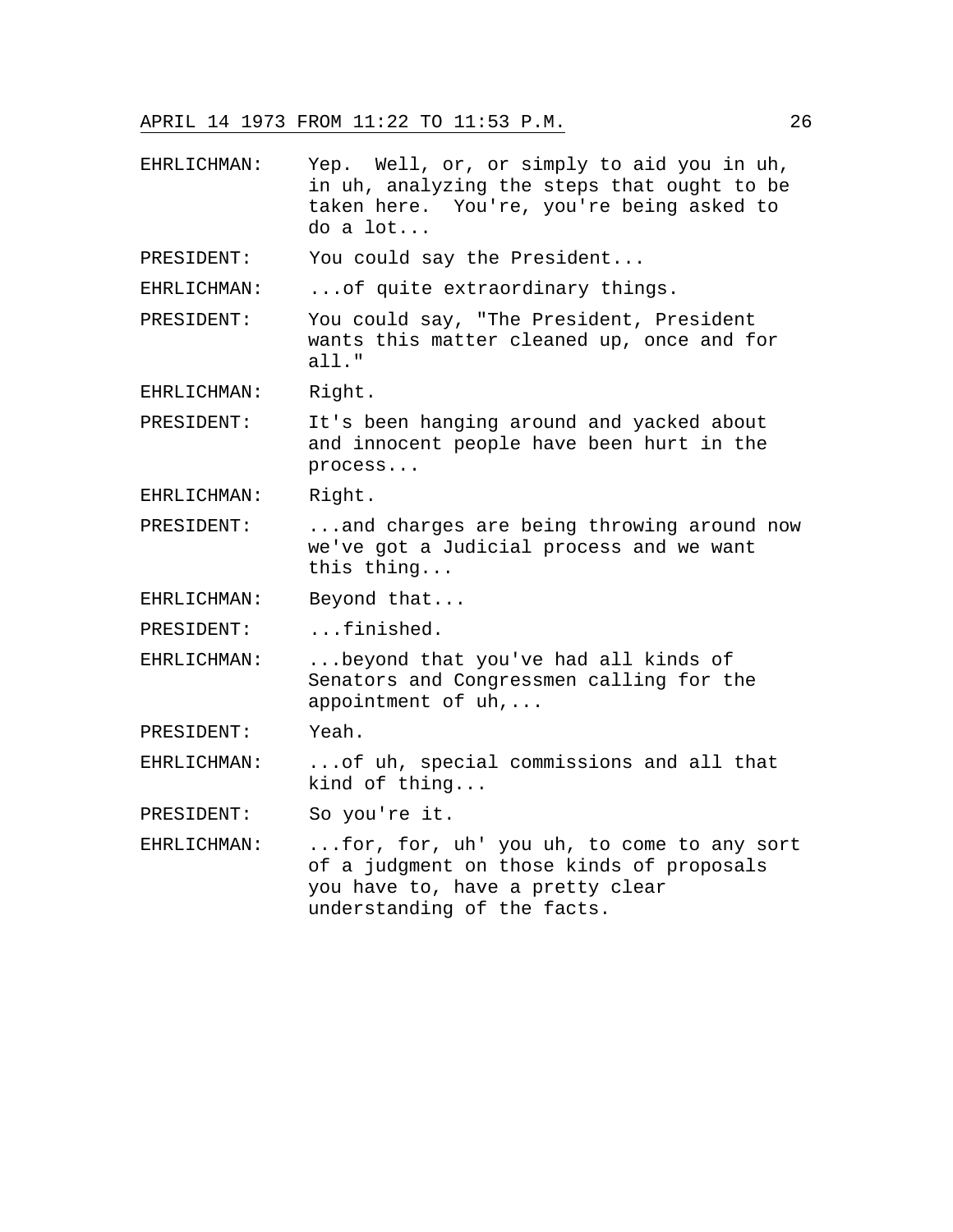| PRESIDENT:  | Right. Well, with Dean, I think you could<br>talk to him in confidence about uh, about a<br>thing like that, don't you? He isn't<br>gonna |
|-------------|-------------------------------------------------------------------------------------------------------------------------------------------|
| EHRLICHMAN: | I'm not sure. I, I just don't know how, how<br>much to lean on                                                                            |
| PRESIDENT:  | I see.                                                                                                                                    |
| EHRLICHMAN: | that reed at the moment. But, uh, I'll<br>sound it out.                                                                                   |
| PRESIDENT:  | Well, you start with the proposition, "Dean,<br>uh, the President thinks you've just been a'                                              |

uh, the President thinks you've just been a' you know, you've carried a tremendous load and he has, his affection and loyalty to you is just undiminished...

EHRLICHMAN: Alright.

PRESIDENT: "...And uh, now let's see where the hell we go and...

EHRLICHMAN: Uh Hum.

PRESIDENT: "...we can't get the President involved in this." His people, just, I mean that's one thing we don't want to cover up, but uh...

EHRLICHMAN: Yeah.

PRESIDENT: ...uh, there are ways that he can and then he's got to say that, that, for example, you start with him certainly on the business of the obstruction of justice.

EHRLICHMAN: That's right. That's right.

PRESIDENT: Say, "Look John, let's, we need a plan

here...

EHRLICHMAN: Um hum.

PRESIDENT:  $\cdots$  ...And uh,...

EHRLICHMAN: Um hum.